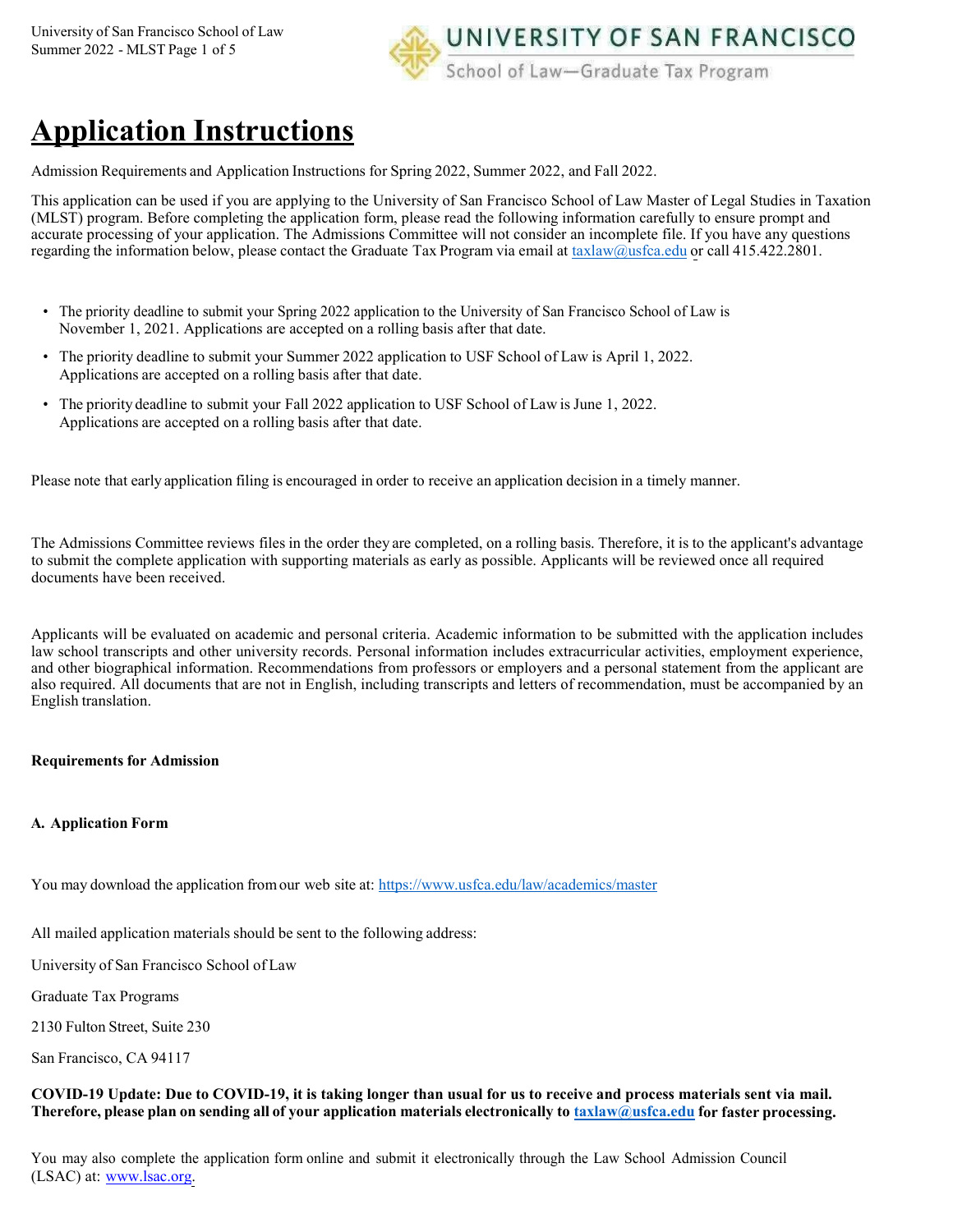University of San Francisco School of Law Summer 2022 - MLST Page 2 of 5



#### **B. Application Fee**

The application fee is \$75.

#### **C. Personal Statement**

The Admissions Committee requires that each applicant submit a personal statement to supplement the application form. The statement should focus on your reasons for applying to the USF MLST program, and your preparation for the MLST program. The Committee is interested in your personal experiences, background, and accomplishments.

Other factors that are helpful to the Committee include co-curricular activities, areas of interest, past or present employment, and college honors. If applying electronically via LSAC, your personal statement may be submitted as an electronic attachment. Personal statements tend to average 2 to 4 pages in length; however, there is no page limitation to the personal statement.

A resume is not required but is recommended. It should not be used in lieu of questions asked on the application.

#### **D. Education**

All applicants are required to complete or have completed a Bachelor of Arts (B.A.) degree.

Original transcripts from all schools you have attended are required. The transcripts should show your grades, approximate class rank (if applicable), and any degree received. If the degree received is not printed on the transcript, you must provide a copy of the diploma or certificate.

#### **E. Two Letters of Recommendation**

The Admissions Committee requires two (2) letters of recommendation in support of your application. An optional third letter may be submitted, but no more than three (3) letters of recommendation will be considered for one application. Although the Committee will accept recommendation letters from any two individuals designated bythe applicant, the Committee suggests:

- If possible, have the two recommendations completed by faculty members (or administrators) with whom you have studied. If you have been away from school for a considerable time, you may wish to substitute other individuals, including supervisors and business colleagues, with whom you have had more recent contact.
- Choose individuals who have had substantial and recent opportunity to observe your professional and/or academic promise. Recommendations from people who have not had such opportunity are of little assistance to the Committee and your application.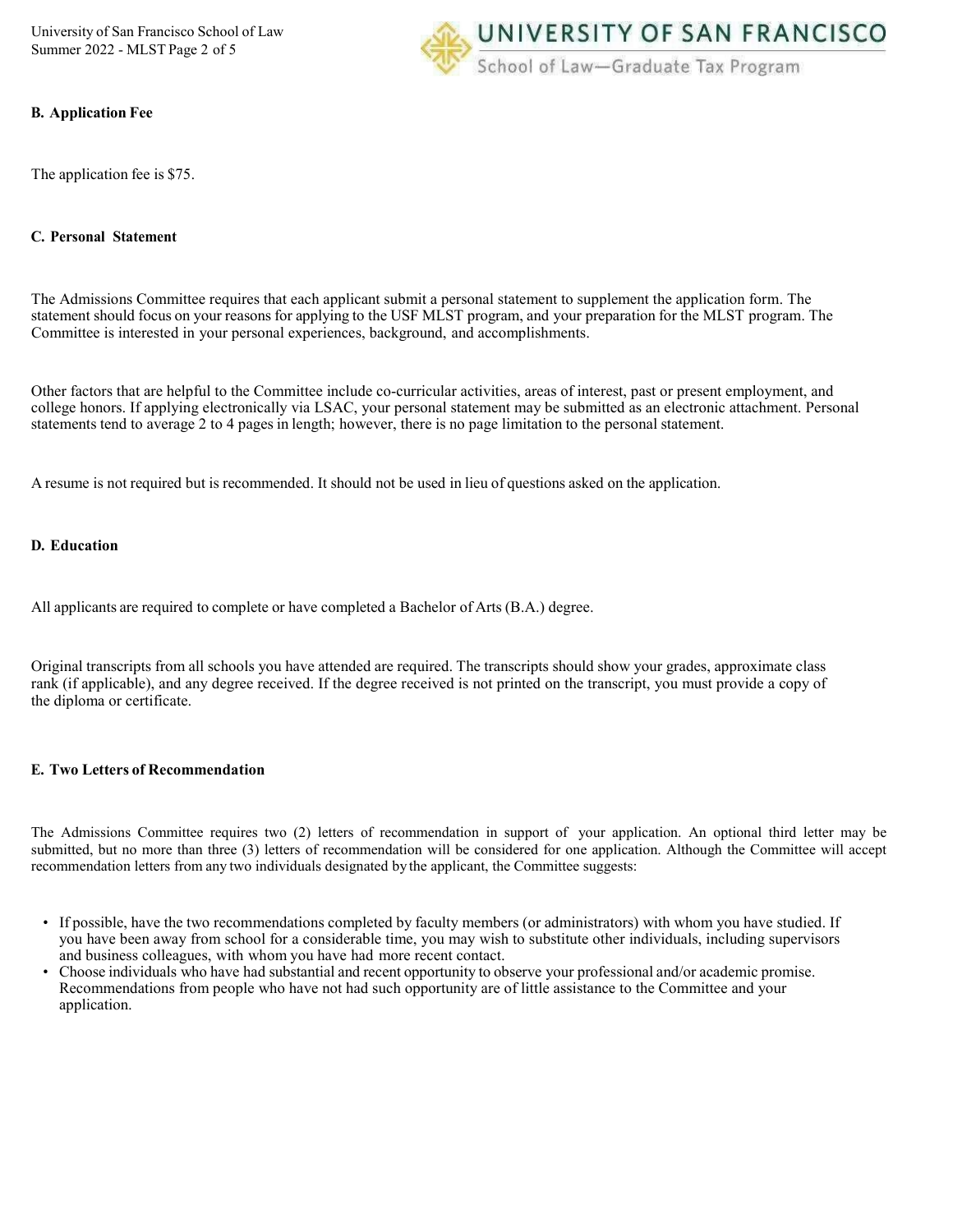

#### **Additional Requirementsfor International Applicants:**

#### **F. English Language Requirement - International Students Only**

Strong English language ability is a prerequisite to admission. For foreign students whose native language is not English, this requirement may be satisfied by having completed basic legal studies in an English-speaking country in a university where instruction was in English or bytaking the Test of English as a Foreign Language (TOEFL) and receiving a score of 600 PBT, 100 IBT or higher. Applicants should register to take the test as early as possible so the scores will be received by the appropriate deadline. Only TOEFL scores from tests administered by Educational Testing Services (ETS) will be accepted. The TOEFL score report must be sent directly to USF by ETS. Use school code number 4792 to ensure the score will be forwarded to the Graduate Tax Programs at the USF School of Law. For information on taking the TOEFL exam, visit [www.toefl.org.](http://www.toefl.org/)

We also accept an official International English Language Testing System (IELTS) score report. Fluency in English, equivalent to an overall band score of 7.0, (with no single band score under 6.0) is required. Testing locations and times may be obtained from [www.ielts.org. O](http://www.ielts.org/)nly official TOEFL and IELTS scores from tests taken within two years of your application submission will be valid.

#### **G. Certification of Finances - International Students Only**

Foreign applicants (those who are not U.S. Citizens or Permanent Residents) must submit the Certification of Finances Form (also available on our web site a[t www.usfca.edu/law\) a](http://www.usfca.edu/law)nd supporting documents, showing funds covering the nine months of study at the university. Certification may be submitted either with your application or after you are admitted. If an international applicant submits the certification and a copy of the passport identity page early and is subsequently admitted, he or she will receive the documentation required to apply for a visa more quickly. Please visit the above web site for information on the

cost of attendance, tuition, and fees.

#### **AdditionalInformation for All Applicants**

#### **A. Application/Character and Fitness Updates**

All applicants are required to complete the disclosure questions in the Character and Fitness section of the Application. USF requires applicants to disclose any issues related to academic probation, suspension, disqualification (particularly from a previous law school). In addition all applicants must disclose any felony or misdemeanor charge, arrest, conviction, or pending adjudication including a DUI (or any alcohol or drug-related offense). This includes any charge, arrest or conviction that may have been dropped or expunged. Information should include the date of each incident, full explanation of the incident, including the name of the charge, and the final disposition of each charge.

In addition, all applicants are required to notify the School of Law if any changes to the information included in their Application for Admission occur after the application has been submitted. In particular, all applicants must immediately notify the Director of Admissions if any new academic probation, suspension, disqualification issues arise, or if any new charge, arrest or conviction of any felony or misdemeanor takes place after submitting the application.

Conviction is any of the following: (1) a plea of guilty or nolo contendere, (2) a verdict or finding of guilt regardless of whether sentence is imposed by the court. The Bar Examiners will receive reports of any such convictions from law enforcement agencies.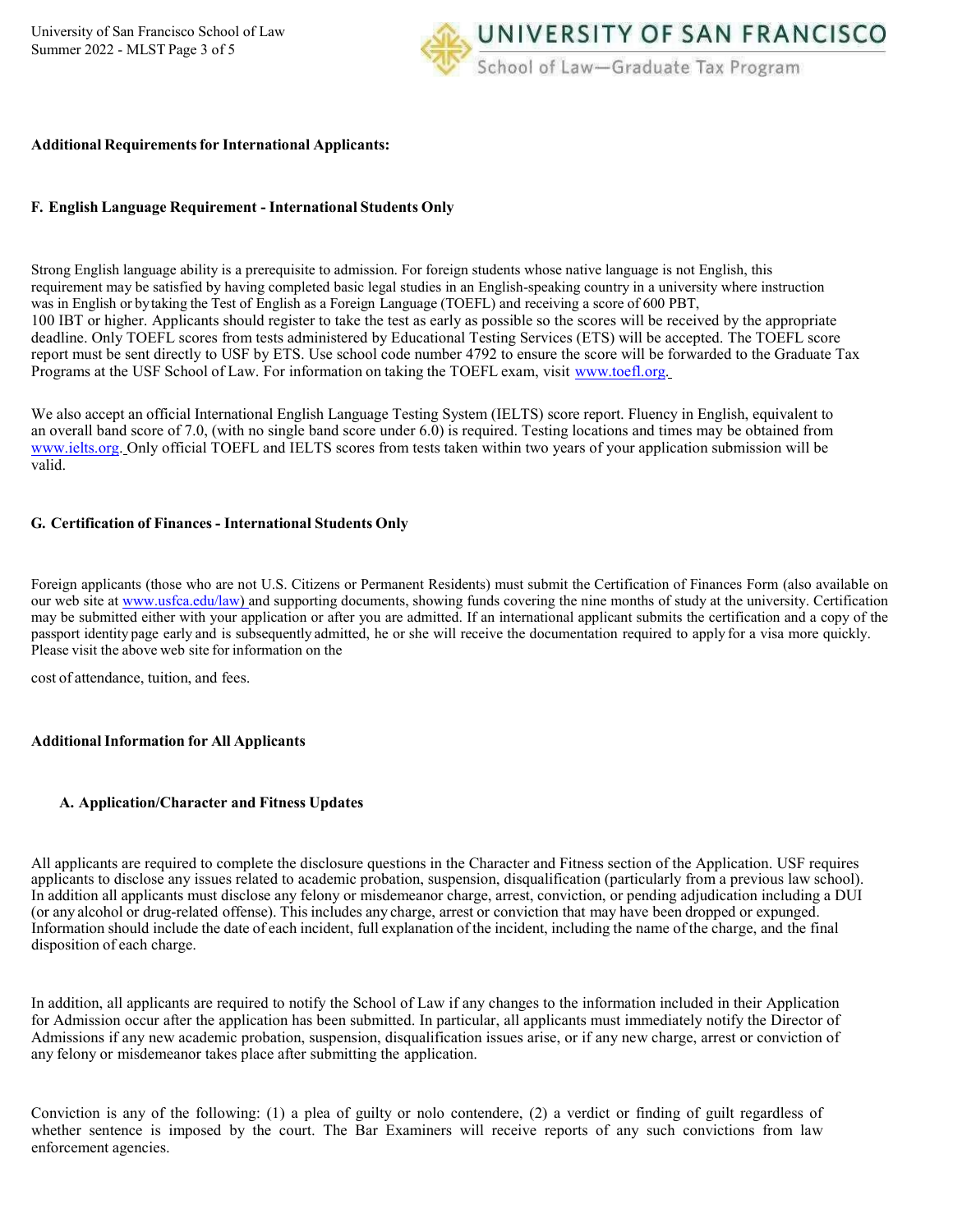UNIVERSITY OF SAN FRANCISCO School of Law-Graduate Tax Program

Newly admitted applicants are required to immediately submit a detailed written description of new disclosures to the Law School Office of Admissions if an incident occurs AFTER an offer of admission is made and to the Office of the Assistant Dean for Academic Services if an incident occurs AFTER classes begin. Information disclosed after an applicant has been offered admission will automatically result in a re-evaluation of the applicant's file.

Failure to disclose any changes to your application or any of the Character & Fitness information noted above, may result in revocation of your admission decision, dismissal from school, revocation of any degree awarded by USF School of Law, denial of admission to the Bar, and referral to the LSAC Subcommittee on Misconduct and Irregularities in the Admission Process.

#### **A. Financial Aid**

The USF School of Law awards a limited number of tuition scholarships each year to highly qualified applicants. All applicants are reviewed for merit based scholarship aid at the same time they are reviewed for admission. No additional documents than those listed above are required.

U.S. Citizens or Permanent Residents needing additional financial aid may submit the Free Application for Federal Student Aid (FAFSA) as soon as possible upon admission after January 1 for federal aid. Such students mayqualifyfor a Federal Direct Unsubsidized Loan of up to \$20,500 annually. Additional federal aid is available through the Federal Direct Graduate PLUS Loan, a credit based loan offered through the federal government. U.S. Citizens or Permanent Residents needing additional financial aid information should visit the law school web site on financial aid at: [www.usfca.edu/law/financialaid.](http://www.usfca.edu/law/financialaid)

In addition, a Citibank program offers loans to international students, who are neither citizens nor permanent residents, if they have a credit-worthy U.S. citizen as a co-signor. See [www.citiassist.com.](http://www.citiassist.com/)

#### **B. Application Materials**

All materials and correspondence relating to admission or your USF School of Law MLST application should be directed to the Graduate Tax Program. Once submitted, all materials become the property of the School of Law and will not be returned or copied. Please keep a copy of your application and any supporting documents for your records.

#### **C. Status Checks**

Applicants can check their status online at [LSAC.org.](https://lsac.org/) All applicants will be notified by e-mail once their application is received by USF, when the application file becomes complete, and as soon as an admission decision has been reached.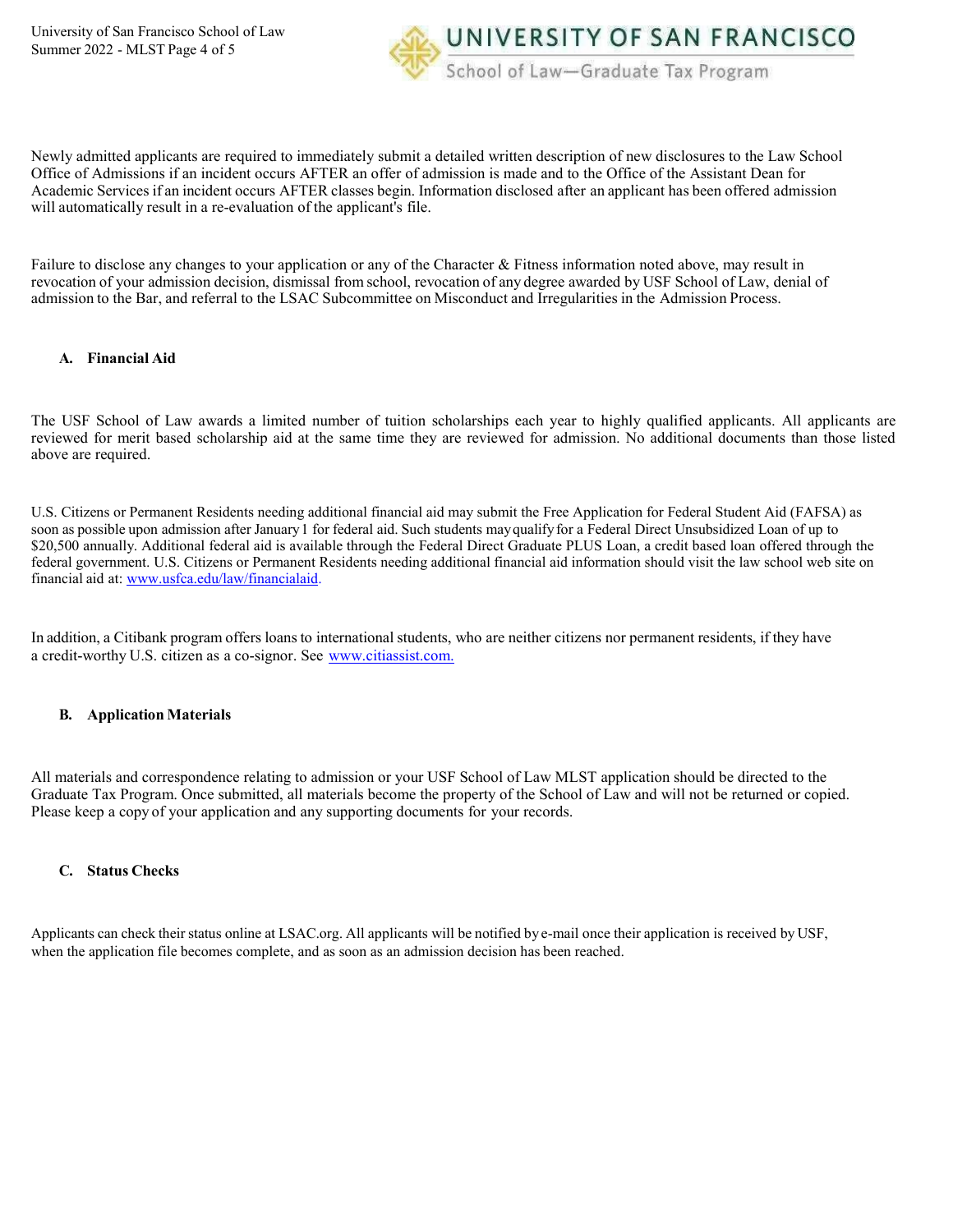University of San Francisco School of Law Summer 2022 - MLST Page 5 of 5



#### **D. Contact Information**

University of San Francisco School of Law

Graduate Tax Programs

2130 Fulton Street, Suite 230

San Francisco, CA 94117

415.422.2801

[taxlaw@usfca.edu](mailto:nrfastabend@usfca.edu)

<https://www.usfca.edu/law/academics/master>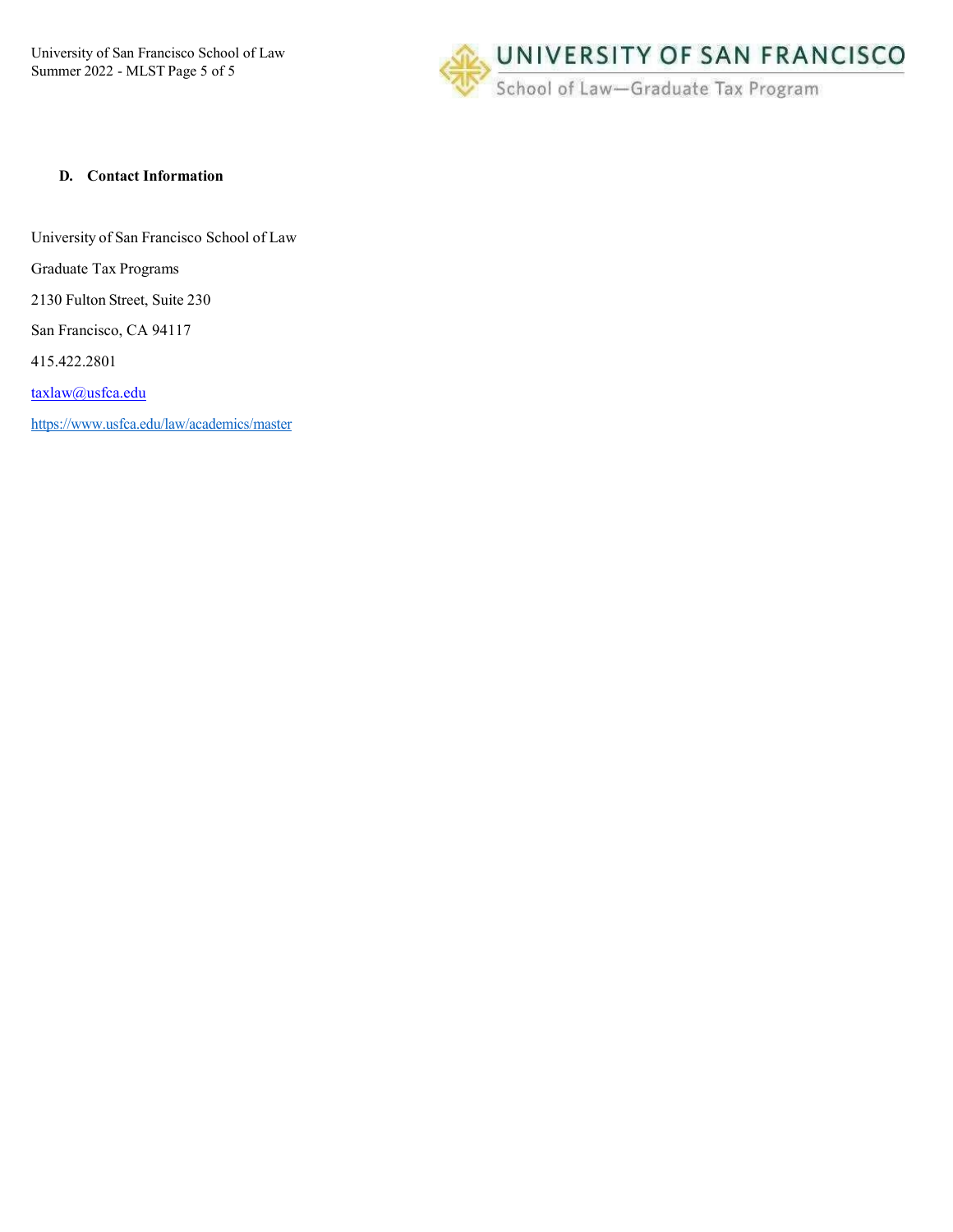# **Application**

- *This application is PDF fillable. Please do not handwrite this application.*
- *Please note: The [REQUIRED] text denotes that all fields are required within a section.*

### **I.** Biographical Information **[REQUIRED]**

**IMPORTANT:** *Please provide your biographical information as it appears on official documents, such as a*  passport. This information will be used for your official records at USF and creation of your email account.

*If you have a preferred name, please provide it in the "Preferred Name" section below.*

| Prefix:                                                                                                                             |                                                                            |
|-------------------------------------------------------------------------------------------------------------------------------------|----------------------------------------------------------------------------|
| First Name:                                                                                                                         | Middle Name:<br><u> 1989 - Andrea Station Barbara, politik a politik (</u> |
| Last/Family Name:                                                                                                                   | <u> 1980 - Johann Barn, fransk politik fotograf (d. 1980)</u>              |
| Previous Name:<br><u> 1989 - Johann Stein, mars an de Brazilian (b. 1989)</u>                                                       |                                                                            |
| Preferred Name:                                                                                                                     |                                                                            |
| Date of Birth                                                                                                                       | Place of Birth $-$                                                         |
| Place of Birth - State/Province                                                                                                     |                                                                            |
| Place of Birth $-$ City:<br><u> 1989 - Johann Barbara, martin a</u>                                                                 |                                                                            |
| Social Security Number<br>(if applicable):                                                                                          |                                                                            |
| LSAC account number<br>(if applicable):                                                                                             | <u> 1989 - Johann Stoff, amerikansk politiker (* 1908)</u>                 |
| Contact Information<br>II.                                                                                                          |                                                                            |
| <b>Current Address [REQUIRED]</b>                                                                                                   |                                                                            |
|                                                                                                                                     |                                                                            |
|                                                                                                                                     |                                                                            |
|                                                                                                                                     |                                                                            |
|                                                                                                                                     |                                                                            |
|                                                                                                                                     | City: State/Province: State/Province:                                      |
| Postal Code:<br><u> 1980 - Johann Barn, mars eta bainar eta baina eta baina eta baina eta baina eta baina eta baina eta baina e</u> | $\sim$                                                                     |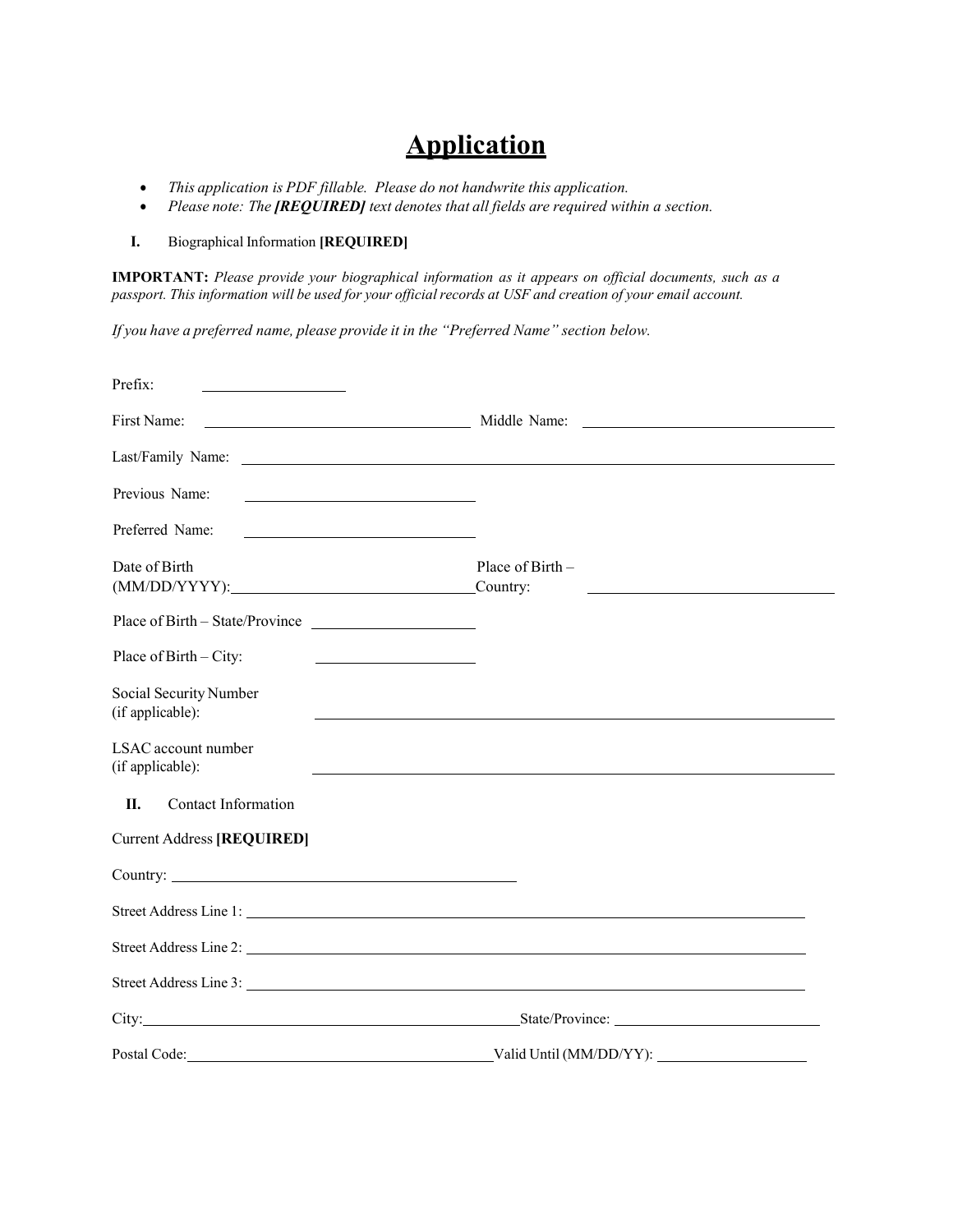# **III.** Permanent Address **[REQUIRED]**

If your permanent address is the same as your current address please list the same address as above.

|                                                                                                               | Street Address Line 3:                                  |
|---------------------------------------------------------------------------------------------------------------|---------------------------------------------------------|
|                                                                                                               | City: State/Province: State/Province:                   |
|                                                                                                               |                                                         |
| IV.<br>Phone/Email [REQUIRED]                                                                                 |                                                         |
| You are required to provide both a business and personal email.                                               |                                                         |
| Mobile Phone:                                                                                                 | Eusiness Email:                                         |
| Day/Business Phone: Personal Email:                                                                           |                                                         |
| Home Phone:                                                                                                   |                                                         |
| USF can send text messages to my mobile phone: $\lceil \cdot \cdot \rceil$ Yes $\lceil \cdot \cdot \rceil$ No |                                                         |
| V.<br><b>Employment [REQUIRED]</b>                                                                            |                                                         |
|                                                                                                               |                                                         |
|                                                                                                               |                                                         |
|                                                                                                               |                                                         |
|                                                                                                               | Position: Type: Type: Type: I Hull-Time [134] Part-Time |
|                                                                                                               |                                                         |
|                                                                                                               |                                                         |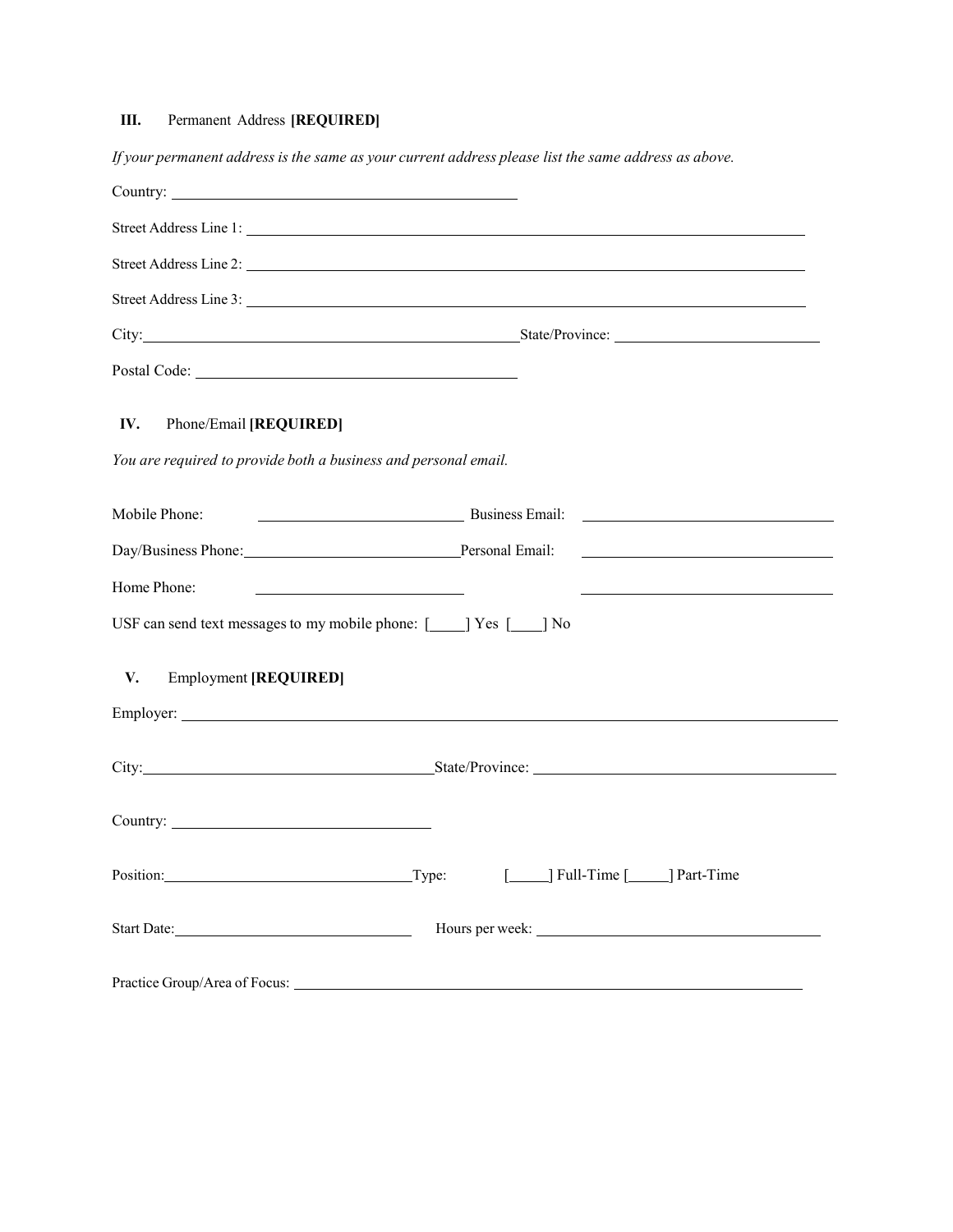#### **VI.** Education

÷

If you are U.S. educated, to be eligible for an MLST Program you must have an undergraduate degree or *equivalent. This section is required.*

If you have additional degrees or post-graduate certificate, those fields are optional but highly recommended. If *you need additional space, please include an attachment.*

| <b>Undergraduate [REQUIRED]</b>                                                 |                                                                                                                                                                                                                                                         |  |  |
|---------------------------------------------------------------------------------|---------------------------------------------------------------------------------------------------------------------------------------------------------------------------------------------------------------------------------------------------------|--|--|
| <b>Institution Name:</b>                                                        |                                                                                                                                                                                                                                                         |  |  |
| State/Province:<br>City:                                                        |                                                                                                                                                                                                                                                         |  |  |
| Country:                                                                        |                                                                                                                                                                                                                                                         |  |  |
| <b>State Date:</b>                                                              | End Date:                                                                                                                                                                                                                                               |  |  |
| Major                                                                           |                                                                                                                                                                                                                                                         |  |  |
| Degree Granted:                                                                 | Degree Grant<br>Date:                                                                                                                                                                                                                                   |  |  |
| GPA:<br><b>Rank:</b>                                                            |                                                                                                                                                                                                                                                         |  |  |
|                                                                                 |                                                                                                                                                                                                                                                         |  |  |
| Graduate (if applicable)                                                        |                                                                                                                                                                                                                                                         |  |  |
| <b>Institution Name:</b>                                                        |                                                                                                                                                                                                                                                         |  |  |
| City:                                                                           | State/Province:<br><u>and the company of the company of the company of the company of the company of the company of the company of the company of the company of the company of the company of the company of the company of the company of the com</u> |  |  |
| Country:                                                                        |                                                                                                                                                                                                                                                         |  |  |
| <b>State Date:</b>                                                              | End Date:                                                                                                                                                                                                                                               |  |  |
|                                                                                 |                                                                                                                                                                                                                                                         |  |  |
| Major                                                                           |                                                                                                                                                                                                                                                         |  |  |
| Degree Granted:<br><u> 1980 - Andrea Stadt Britain, amerikansk politik (</u>    | Degree Grant<br>Date:                                                                                                                                                                                                                                   |  |  |
| $GPA$ :<br><u> 1980 - Johann Barbara, martin da kasar Amerikaansk filosof (</u> | Rank:                                                                                                                                                                                                                                                   |  |  |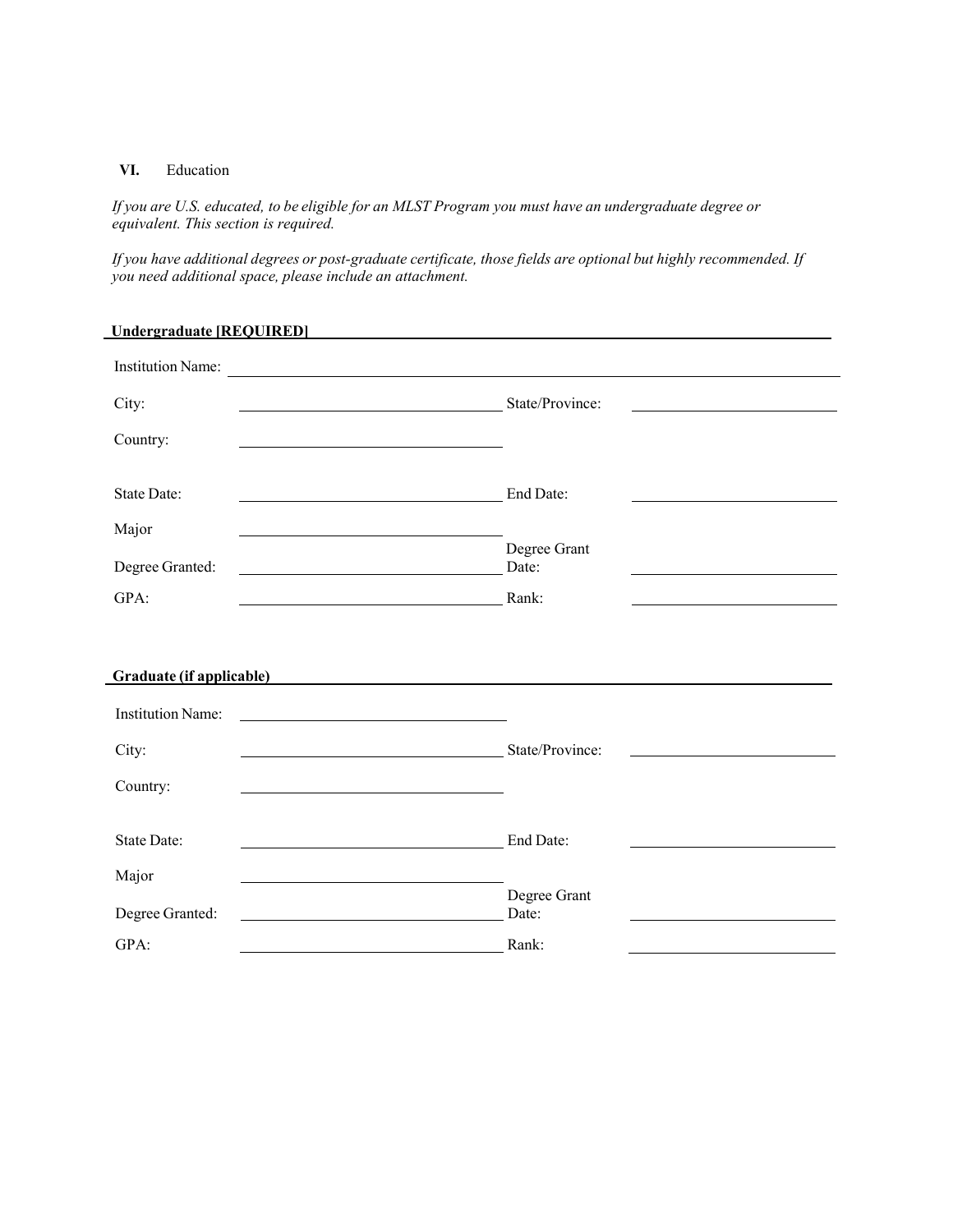| City:<br><u> 1989 - Johann Barnett, fransk politiker (d. 1989)</u><br>Country:<br>State Date:<br>Major<br>Degree Granted:<br>GPA: | State/Province:<br>End Date:                                                                                                                                                   |  |
|-----------------------------------------------------------------------------------------------------------------------------------|--------------------------------------------------------------------------------------------------------------------------------------------------------------------------------|--|
|                                                                                                                                   |                                                                                                                                                                                |  |
|                                                                                                                                   |                                                                                                                                                                                |  |
|                                                                                                                                   |                                                                                                                                                                                |  |
|                                                                                                                                   |                                                                                                                                                                                |  |
|                                                                                                                                   | Degree Grant<br>Date:                                                                                                                                                          |  |
|                                                                                                                                   | Rank:                                                                                                                                                                          |  |
|                                                                                                                                   |                                                                                                                                                                                |  |
| $[\_\]$ Yes $[\_\]$ No<br>If yes, please list the state and date that you were licensed:                                          |                                                                                                                                                                                |  |
| 2.                                                                                                                                | Are you a member of any professional Associations? Please list any professional organizations/<br>associations for which you hold membership and the date you became a member. |  |
|                                                                                                                                   |                                                                                                                                                                                |  |
|                                                                                                                                   |                                                                                                                                                                                |  |

#### 1. I have reviewed the Application/Character & Fitness Updates disclosure information in the Application Instructions.

[*\_\_\_*] Yes [*\_\_\_*] No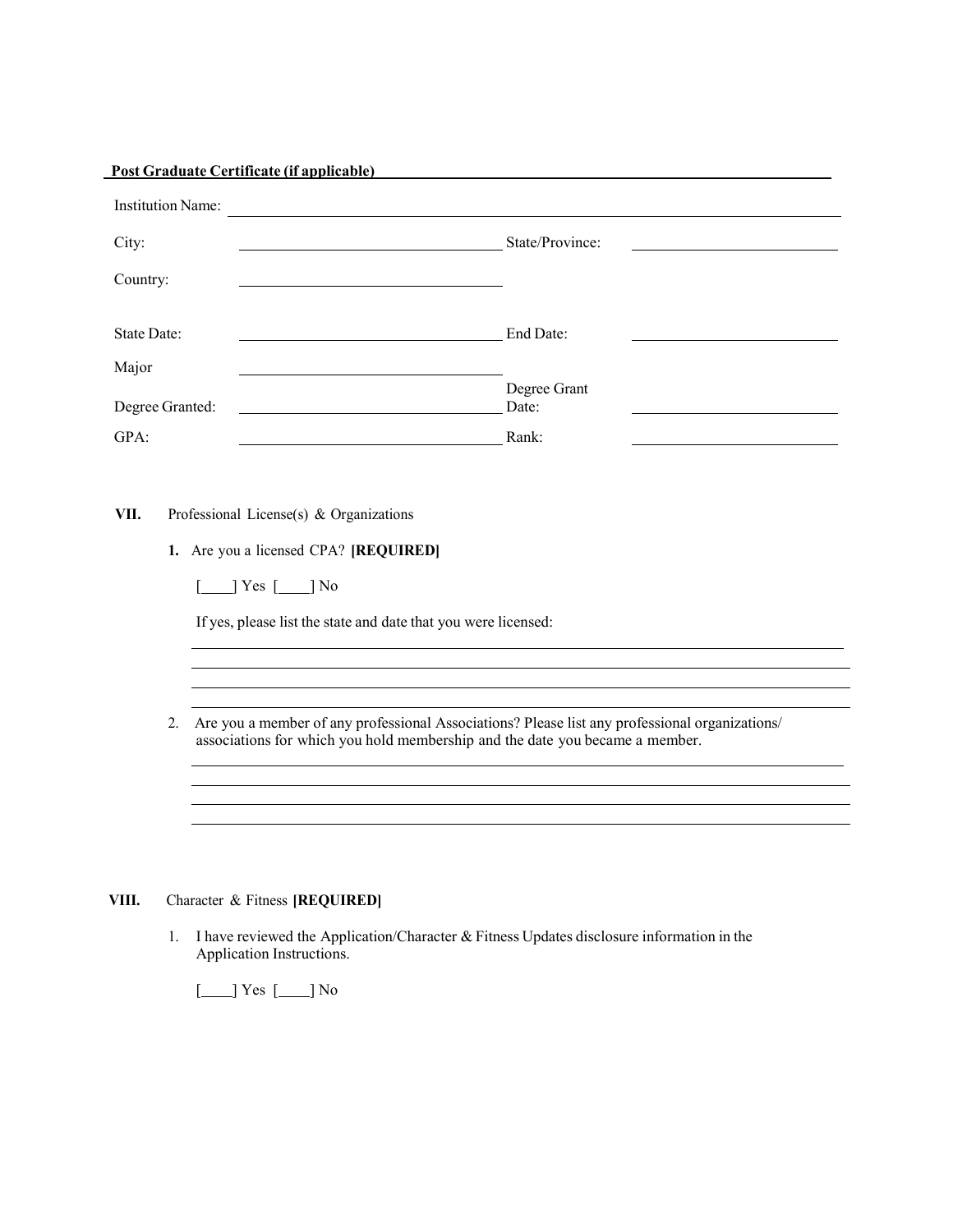2. Have you ever been academically disqualified from law school?

 $[\underline{\hspace{1cm}}]$  Yes  $[\underline{\hspace{1cm}}]$  No

If yes, when and where?

3. Have you ever been on academic probation, disqualified, suspended, expelled, or subject to a disciplinary proceeding by any post-secondary institution or professional organization or agency in regards to conduct or academic performance?

[*\_\_\_*] Yes [*\_\_\_*] No

IF YES, PROVIDE NAME OF INSTITUTION, THE EXACT DATES OF EACH SITUATION AND EXPLAIN CIRCUMSTANCES IN AN ELECTRONIC ATTACHMENT.

4. Have you ever been charged, arrested for or convicted of a misdemeanor or felony or are any such charges pending against you? This includes any charge, arrest or conviction that may have been dropped or expunged.

 $[-]$  Yes  $[-]$  No

IF YES, PROVIDE IN AN ELECTRONIC ATTACHMENT THE NAME OF EACH OFFENSE, THE CIRCUMSTANCES SURROUNDINGTHE INCIDENT(S), EXACT DATES OF EACH OFFENSE, NATURE OF THE OFFENSE AND DISPOSITION OF EACH OFFENSE.

#### **IX.** Demographics

| Citizenship (REQUIRED) |  |  |
|------------------------|--|--|
|------------------------|--|--|

| ] Non-Resident Alien       | Visa Type: Visa Type:                                                                                                      | SEVIS No. |
|----------------------------|----------------------------------------------------------------------------------------------------------------------------|-----------|
| Citizen                    |                                                                                                                            |           |
| US Permanent Resident      |                                                                                                                            |           |
| Country of<br>Citizenship: | <u>and the contract of the contract of the contract of the contract of the contract of the contract of the contract of</u> |           |
| Native<br>Language:        |                                                                                                                            |           |
| Ethnicity:                 |                                                                                                                            |           |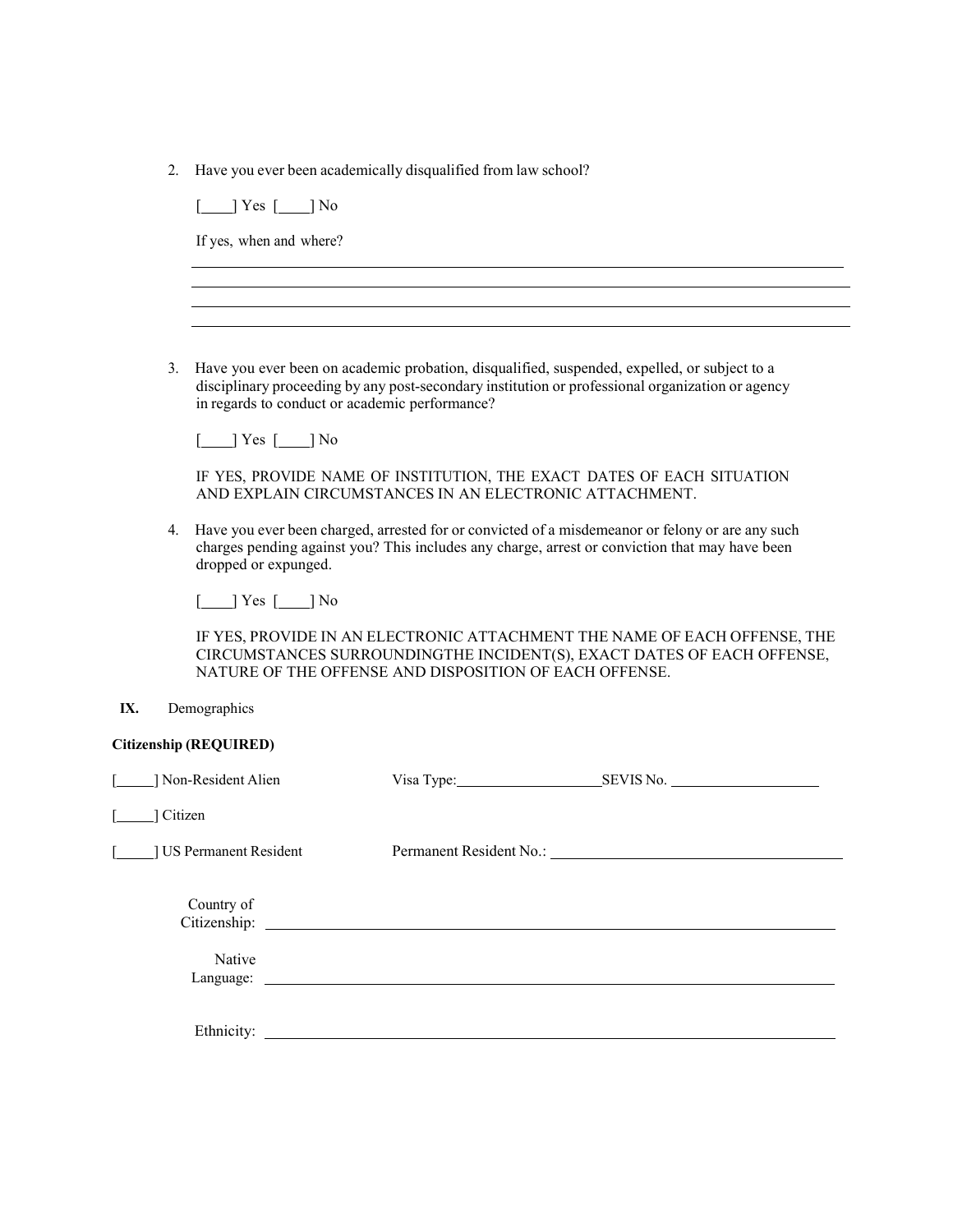#### **[THE SECTION BELOW IS OPTIONAL]**

1. Are you Hispanic or Latino? [188 [188] No

2. What is your race? Select one or more racesto indicate what you consider yourself to be:

| Aboriginal or Torres Strait Islander Australian |
|-------------------------------------------------|
| American Indian/Alaskan Native                  |
| ]Chinese                                        |
| Japanese                                        |
| Pakistani                                       |
| Black or African American                       |
| Canadian Aboriginal                             |
| ]Caucasian/White                                |
| Eastern European                                |
| Western European                                |
| <b>Central American</b>                         |
| Mexican                                         |
| <b>South American</b>                           |
| Hispanic/Latino                                 |
| [Filipino                                       |
| Korean                                          |
| Middle Eastern                                  |
| Southeast Asian                                 |
| ]Cuban                                          |
| <b>Other Spanish Origin</b>                     |
| Indian                                          |
| <b>Other Asian Origin</b>                       |
| North African                                   |
| Puerto Rican                                    |
| Native Hawaiian or Other Pacific Islander       |
| Decline to Respond                              |

#### **X.** Factors Influencing Application

1. How did you find out about the Graduate Tax Program at USF? (Select all that apply)

- [1111] Through a colleague/supervisor
- [*\_\_\_\_*] InternConnect
- [**166**] Prospective Student Call
- [**1993**] Andersen Learning & Development
- [ ] Other:

If you selected more than one above, what was most influential: